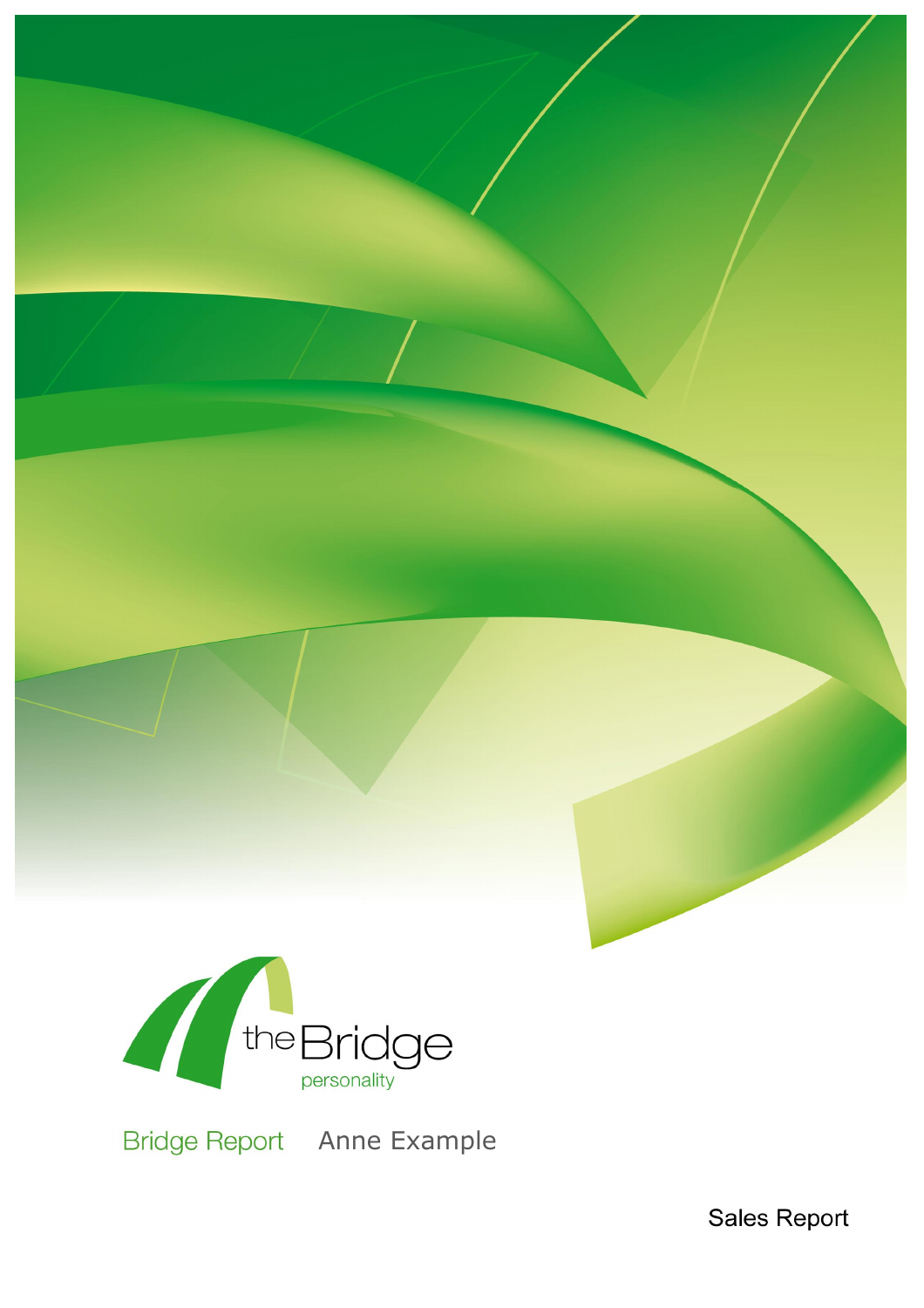

## Content

# <span id="page-1-0"></span>Introduction

### **The information in this report is confidential. So keep this report in a safe place!**

This sales report provides insight in Anne Example's match with a position in sales. This report can be used to identify strong points and development issues for Anne Example. This report can be used for any sales position.

TestGroup Consulting has done a research project among thousands of sales employees to determine which personality traits are important for performance in sales jobs. Although all these traits are important to determine a match with a sales job, you are most suited to determine the most important traits for the specific sales job in question.

This report is based on the assessment with the Bridge Personality. In this assessment, candidates are asked 240 questions, in which they assess themselves in a work situation. Why was this format chosen? Because years of research have shown that the self image is a good guideline for future employment behavior. Besides information about employment behavior, the Bridge Personality provides insight into the personality. It also makes clear in which environment candidates function well, or not so well. The results are compared to those of a norm group of 500 people who filled out this instrument earlier. A score from 1 to 10 is given for each dimension. The Bridge Personality is particularly suited to candidates within a working environment. As working environments are dynamic, we recommend using the instrument again after a period of two years.

This report has been electronically compiled and produced by the software system of TestGroup Consulting. It provides information about the person who has filled out the test. TestGroup Consulting accepts no responsibility for problems that may arise from using this report. The Bridge Personality and all the other tests of TestGroup Consulting, as well as the reports, may only be used by employees of TestGroup Consulting, representatives or resellers of TestGroup Consulting, or clients of TestGroup Consulting who are authorized and trained to do so.

<span id="page-1-1"></span>

| <b>Sales Theory</b>    |                                                                                                                                                                                               |  |
|------------------------|-----------------------------------------------------------------------------------------------------------------------------------------------------------------------------------------------|--|
| <b>Sales Report</b>    | This report provides insight in the personality and behavior of the candidate<br>within a work environment. The report is based on the candidate's self<br>evaluation.                        |  |
| The Six Steps of Sales | This part of the sales report provides insight in the scores of the candidate on<br>each of the 6 steps of sales. The scores are given in both the score bars as the<br>Six Step Sales Wheel. |  |
| The Four Sales Types   | Your candidate is scored on each of the four sales types: The Hunter, The<br>Farmer, The Consultant and The Negotiator. The scores are also given in the<br>Sales Type Wheel.                 |  |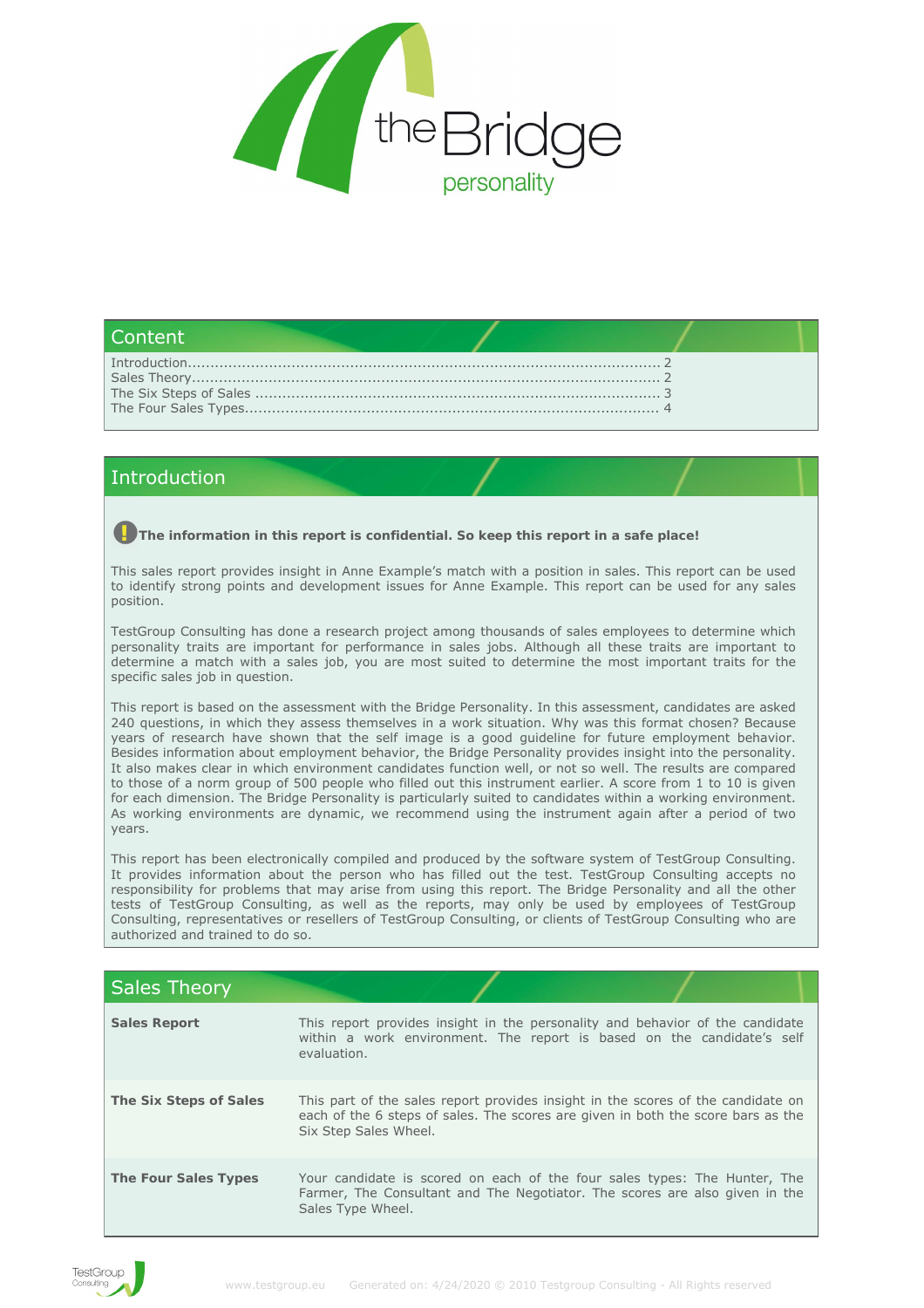

## <span id="page-2-0"></span>The Six Steps of Sales 1 2 3 4 5 6 7 8 9 10

### **1. Planning & Preparation**

Is less eager about analysing the market than most people. Organises the schedule in order to meet goals less often than most people. Pays less attention to product positioning and effective sales activities than most people.

#### **2. Making Contact**

Is more focused than most people on "breaking the ice" and making potential clients feel comfortable. Is more able to contact potential clients and business leads than most people. Often takes a proactive attitude towards making contact.

#### **3. Building Desire**

Communicates the unique selling point of the product or service better than most people. Often engages the consumer emotionally. Creates a feeling of enthusiasm about the product more often than most people.

#### **4. Presenting the Options**

Is able to present options. Is able to understand the needs of the client. Feels quite comfortable presenting to a client audience in an engaging and enthusiastic manner.

#### **5. Closing the Deal**

Sometimes negotiates the final price and creates a sense of urgency to sign the contract. Performs less well than most people in dealing with objections and in steering the customer towards making a decision. Sometimes gets the contract signed.

## **6. Managing Client Relationships**

Performs well in identifying new business leads at existing customers. Often manages and maintains the relationship with the client after the deal is closed. Often looks actively for opportunities and business leads at current clients.



 $\mathbf{3}$ 

8